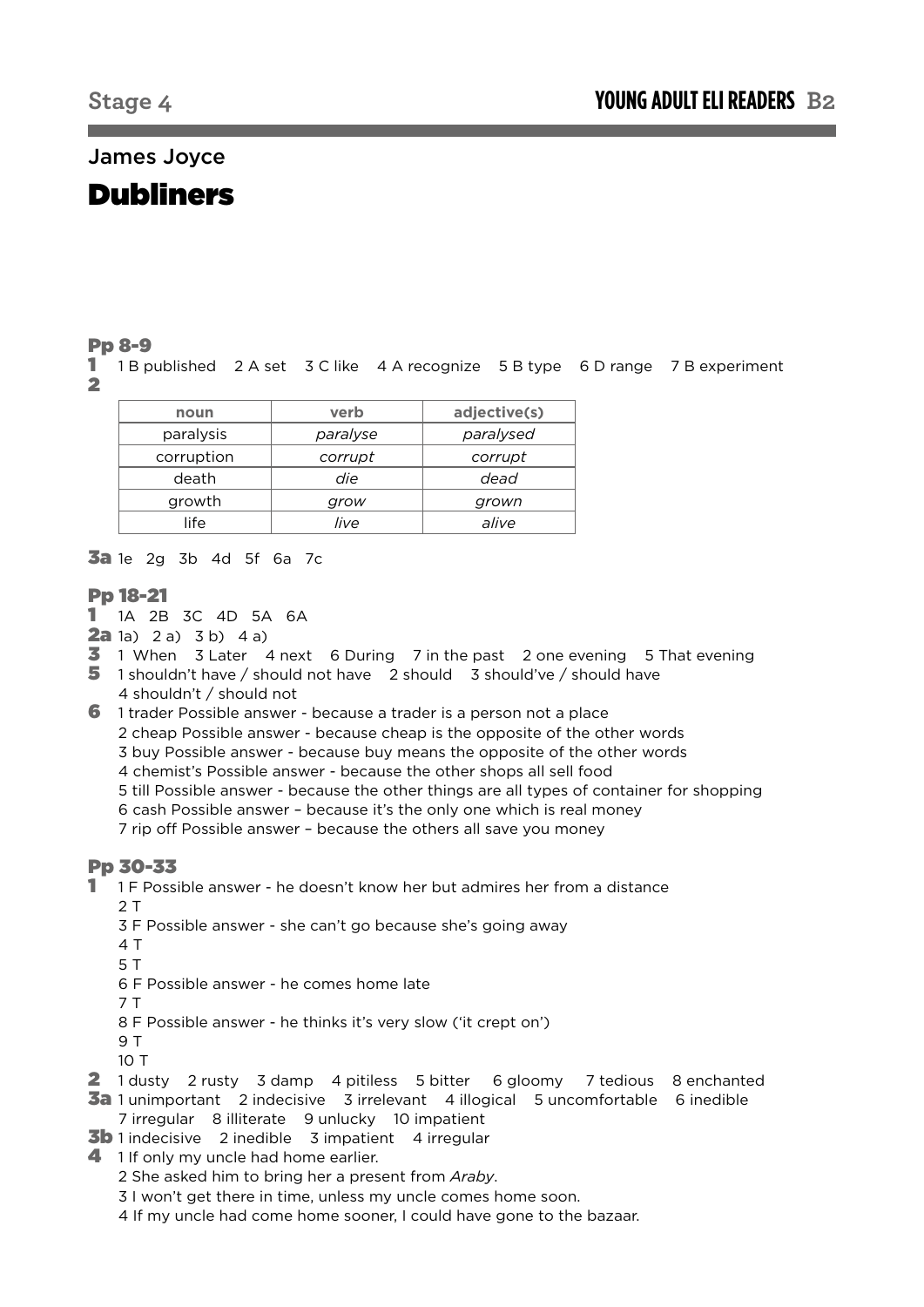- 5 It was the first time he had ever been to a bazaar.
- 6 The journey took thirty minutes by train.
- 7 The boy refused to pay (the) full price.
- 8 The objects on the stall were so highly priced (that) not many things were sold.
- 6 1F 2T 3T 4F 5T

## Pp 42-45

- 1 1f 2b 3g 4a 5e 6d 7c 8h 9i
- 2 1 avenue 2 tired 3 passed 4 footsteps 5 pavement/path 6 bought 7 strong 8 grown up 9 angry 10 call out
- **3a** 1c) 2 a) 3 e) 4 b) 5 f) 6 d)

**3b** 1 meowed 2 ticking 3 screeching 4 popped 5 beeping 6 crunched

- 4 1 polished possible answer it means the opposite of the other words
	- 2 stay possible answer it means the opposite of the other words
	- 3 save possible answer it means the opposite of the other words
	- 4 permitted possible answer it means the opposite of the other words
	- 5 discuss possible answer it means to talk about something in a reasonable way, the others all suggest conflict
- 5 1 used to be 2 used to play 3 used to get angry 4 took 5 got angry 6 worked

## Pp 54-57

11 B 2 B 3 B 4 C 5 A 6 A

3

| train       | car            | train and car |
|-------------|----------------|---------------|
| carriage    | boot           | seat          |
| compartment | indicators     | driver        |
| ticket      | steering wheel | window        |
|             |                | brakes        |
|             |                |               |

4 (1) nicest (2) inhabitants (3) attractive (4) regardless (5) changeable (6) cultural (7) lovers (8) enthusiasts **5a** 1e) 2 f) 3 a) 4 b) 5 d) 6 c)

## Pp 66-67

- 1 1 Mrs. Mooney's husband used to be a butcher. T
	- Possible answer because he was an employee of her father  $2T$
	- 3 F Possible answer a disreputable man kept coming to see her
	- 4 F Possible answer she wanted to wait until the moment was right
	- 5 T

6 F Possible answer - he was very anxious indeed

7 T

8 F Possible answer - he knew they would think she wasn't good enough for him / she wasn't educated enough for him

9 T

10 T

2a Possible answers - 1 a 2 d 3 b 4 c 5 g 6 e 7 f 8 h

- **2b** 1 to get a job, to be dismissed from your job
	- 2 a boss, a worker
	- 3 money you get every week, money you get every month/year
	- 4 time off because you are pregnant, time off for your holidays
	- 5 a business, a group

## 4 **Clues Across**

2 Mr. Doran's family would think Polly was inelegant and **vulgar.**

- 6 A **stern** teacher is not very relaxed.
- 7 Polly and Mrs. Mooney felt **awkward** about their conversation. They were uncomfortable.
- 8 A **serious** person is not light-hearted or silly.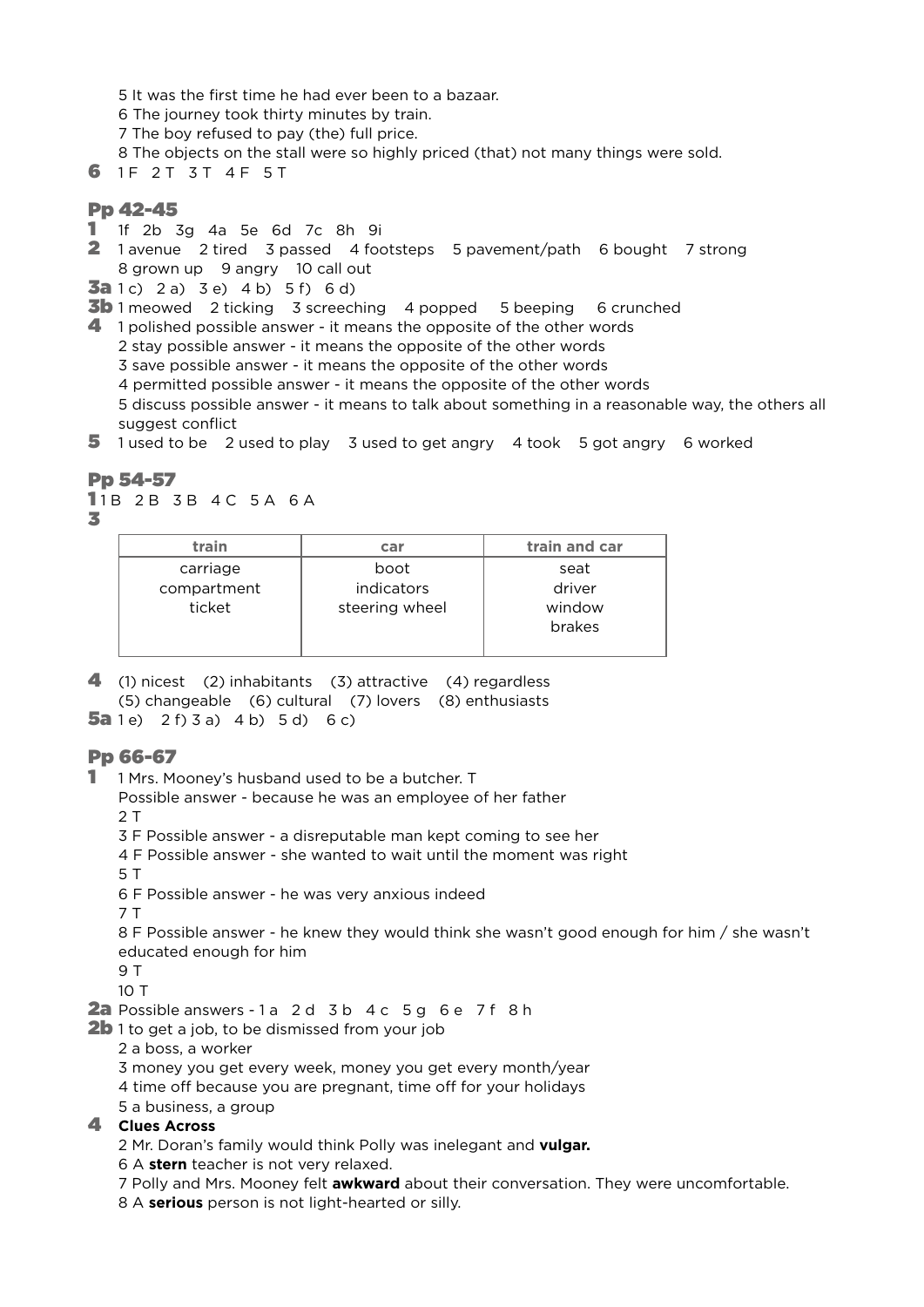#### **Clues Down**

1 A **friendly** person is always open and helpful to other people.

- 3 An **honest** person always tells the truth.
- 4 A **determined** person always sticks to their goals.
- 5 Another word for worried is **anxious.**
- 6 **Shabby** clothes are very old and in poor condition.
- 9 Another word for thin is **slim.**



61F 2T 3T 4F 5T 6F

## Pp 78-81

- 1 1 Possible answer His cheekbones gave his face a hard character
	- 2 Possible answer Yes. He tended to do things at the same time of day, every day.
		- 3 Possible answer At a concert / theatre / show
		- 4 Possible answer He thought James might want to marry his daughter
		- 5 Possible answer They became close
		- 6 Possible answer She tried to get too close to him
		- 7 Possible answer Shocked and disgusted
	- 8 Possible answer Alone
- 2a (1) was (be) (2) was killed (kill) (3) was knocked down (knock down) (4) was caused (cause) (5) had been employed (employ) (6) stated (state) (7) ran (run) (8) was hit (hit) (9) fell (fall)
- 3

| noun      | verb    | adjective(s) | adverb(s)     |  |
|-----------|---------|--------------|---------------|--|
| adventure | N/A     | adventurous  | adventurously |  |
| silence   | silence | silent       | silently      |  |
| passion   | N//A    | passionate   | passionately  |  |
| deception | deceive | deceptive    | deceptively   |  |
| sorrow    | N/A     | sorrowful    | sorrowfully   |  |
| weight    | weigh   | weighty      | weightily     |  |

1 weight 2 sorrow 3 deceived 4 passionately **5a** a 4 b 6 c 5 d 2 e 1 f 3

## Pp 90-93

- 1 1A 2D 3D 4B 5D 6A
- 2 Possible answers (1) most (2) by (3) always/often/usually (4) it (5) which/that (6) well (7) particular/March/summer (8) last (9) that/then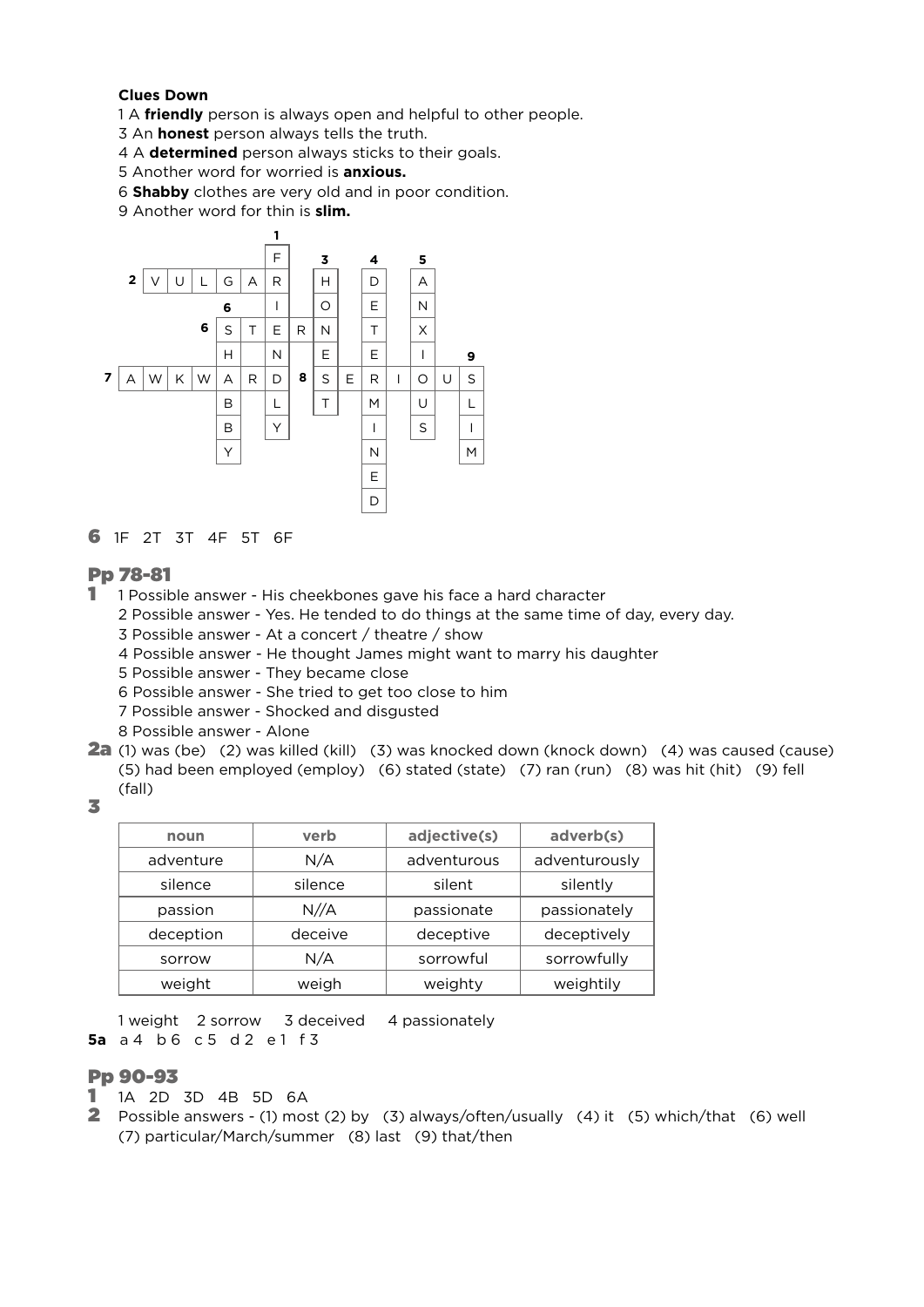4

| F | N  | Е  | R            | V            | $\circ$ | $\cup$ | S | Ρ       | Е | $\mathbf{L}$ |
|---|----|----|--------------|--------------|---------|--------|---|---------|---|--------------|
| X | A  | Τ  | H            | Ε            | A       | P      | R | $\circ$ | U | D            |
| C | I  | S  | H            | Α            | V       | A      | O | R       | J | F            |
| P | S  | C  | H            | Т            | L       | L      | Υ | F       | X | Α            |
| O | E  | X  | $\mathsf{C}$ | $\mathsf{l}$ | $\top$  | E.     | D | A       | Е | S            |
| B | R  | A  | V            | E            | $\circ$ | G      | Α | V       | L | H            |
| Н | I  | Ν  | O            | Κ            | A       | N      | н | L       | D | В            |
| M | O  | E. | Κ            | С            | E.      | N      | A | Т       | Е | R            |
| S | U  | W  | R            | Е            | L       | T      | G | B       | R | A            |
| S | S  | U  | N            | D            | Τ       | R      | A | R       | L | X            |
| S | E. | R  | O            | U            | P       | E.     | L | А       | Y | E.           |

1 proud 2 excited 3 pale 4 Elderly 5 nervous 6 brave 7 fashionable 8 chilly 9 serious 10 angry

## Pp 102-105

**1** 1 B 2 A 3 D 4 D 5 D 6 A 7 C 8 C 9 A 10 C 11 B 12 A  $2a$  and  $2b$  1 g A  $ZE$  a) He stood quietly in a corner and WA

a) He stood quietly in a corner and WATCHED the dancers.

2 wATCH b) Miss Ivors GLARED at him. He thought she was angry.

- 3 gLANCE c) Gabriel STARED out of the window. He was amazed.
- 4 sTARE d) Aunt Kate GLANCED quickly at Freddy.

5 gLARE e) He GAZED at his wife in adoration.

3a 1 She ordered Julia to show the/their guests into the drawing room 2 She remembered that they had both gone/come to the party last/the previous year

- 3 Miss Ivors called him/Gabriel as West Briton
- **3b** 4 She asked Gabriel if he would mind looking after Freddy
	- 5 He asked where his aunt was

6 She asked if he/she was ashamed of himself/herself

- 5 1 A deal 2 A made B carried out 3 B several 4 D dating 5 A No-one 6 C significance 7 A go round
- **6a** 1 of 2 of 3 on 4 to 5 by 6 in

## Pp 116-117

**1** Possible answers below

1 He wasn't sure if it was his fault

2 Luxurious, rich etc.

3 The younger generation aren't as kind as the older generation, everyone has sad memories about the past, today/the dinner is a happy occasion.

4 He thinks she is very beautiful

5 He loves her and wants to be alone with her

6 It reminds her of her first love

7 He died of grief / love for Gretta

8 Because he made an ironic remark, only to find out that Michael Furey had died. His wife's had always had Michael Furey in her mind all these years of their marriage.

9 He realized how unimportant he had been in her life.

# Pp 119

Task

Complete the form with the information about the author.

Name: James Joyce

Date of Birth: 2nd February 1882

Place of Birth: (a suburb of) Dublin

Degree: Modern Languages Wife's Name: Nora Barnacle

Year of Final Dublin Visit: 1912